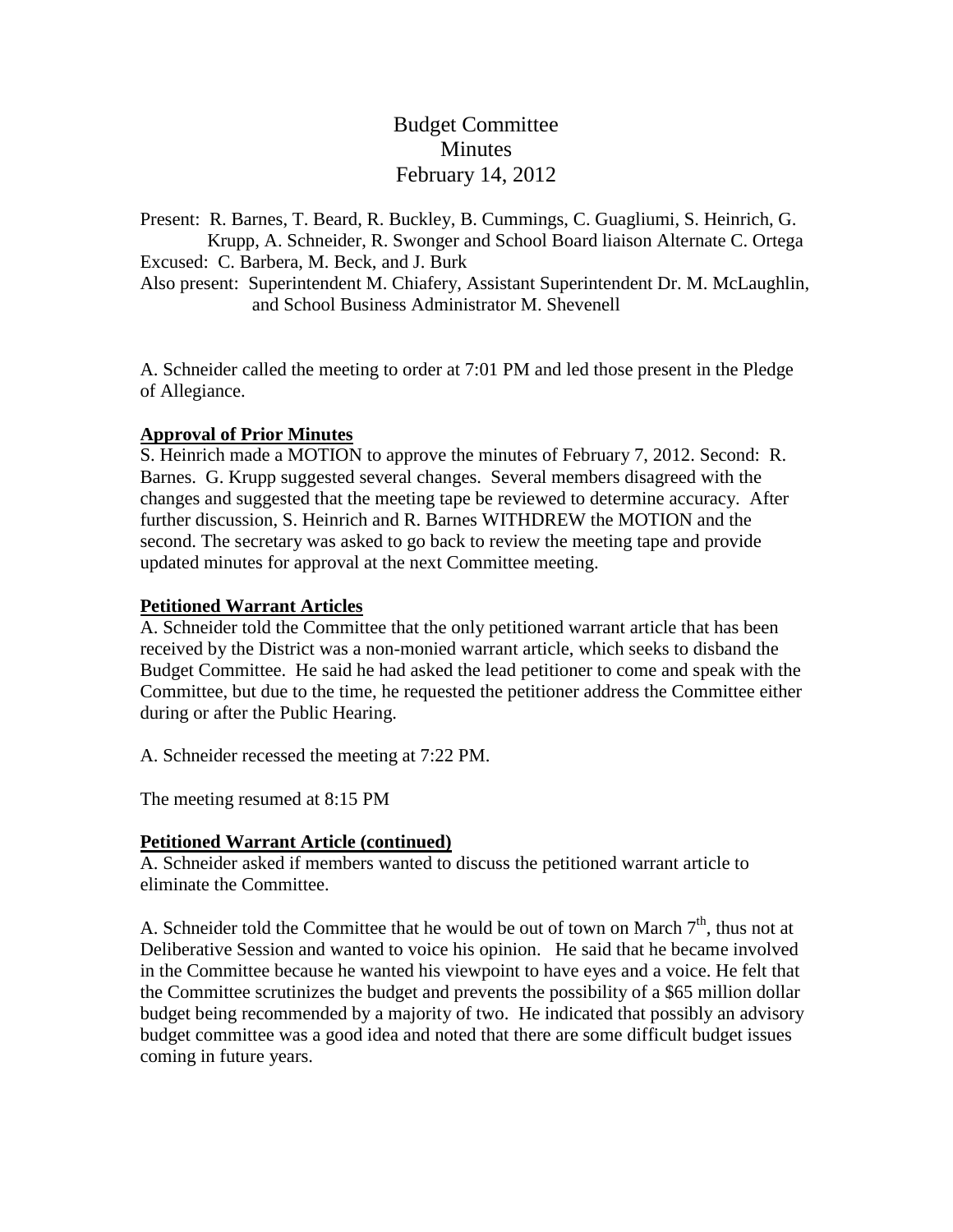# **Transportation Contract**

M. Shevenell told the Committee that, while transportation contracts have been offered to Student Transportation of America and Provider Bus Company, neither contract has been finalized. He provided a handout detailing the costs of each bid and explained the rationale behind the choices of the two companies. He said that the Student Transportation contract will be about \$100,000 higher than budgeted but the Provider contract will be about \$300,000 less than budgeted, noting a possible \$200,000 in net savings, if nothing changes.

Discussion included the following:

- It is too early to tell if the District will need more or less than 16 Special Education buses and 3 wheelchair vans.
- The District has no history or experience with either company.
- Regular bus route will have to be re-designed.
- The length of time students spend on busses is one of the most common complaints heard by the School Board and Administration.
- Many items in the budget are estimates.
- Surplus funds go back to the taxpayers to reduce the school's portion of the taxes.

## **Committee Final Actions**

A. Schneider asked if members had any final action on the budget to propose.

S. Heinrich made a MOTION to recommend \$65,505,395 as the operating budget. Second: R. Barnes.

After members raised concerns that this motion was premature, S. Heinrich and R. Barnes WITHDREW the MOTION and second.

S. Heinrich left the meeting at this time.

G. Krupp made a MOTION to remove \$200K from operating budget for the projected savings in transportation contract. Second: R. Swonger. G. Krupp spoke to his motion by saying he thought that there were adequate funds in the budget do deal with any fluctuation that might occur with the implementation of the new transportation contracts and he wanted to keep the tax bill as low as possible. R. Swonger spoke to his second by saying he did not agree with the motion and felt that the District needs a year of experience with the two bus companies and noted that the budget as proposed was already below the current budget.

Discussion included the following:

- Neither bus company has yet signed a contract with the District.
- There could be a move at Deliberative Session to make a budget adjustment.
- It might be prudent to cut some amount less than \$200,000 once contracts are signed.